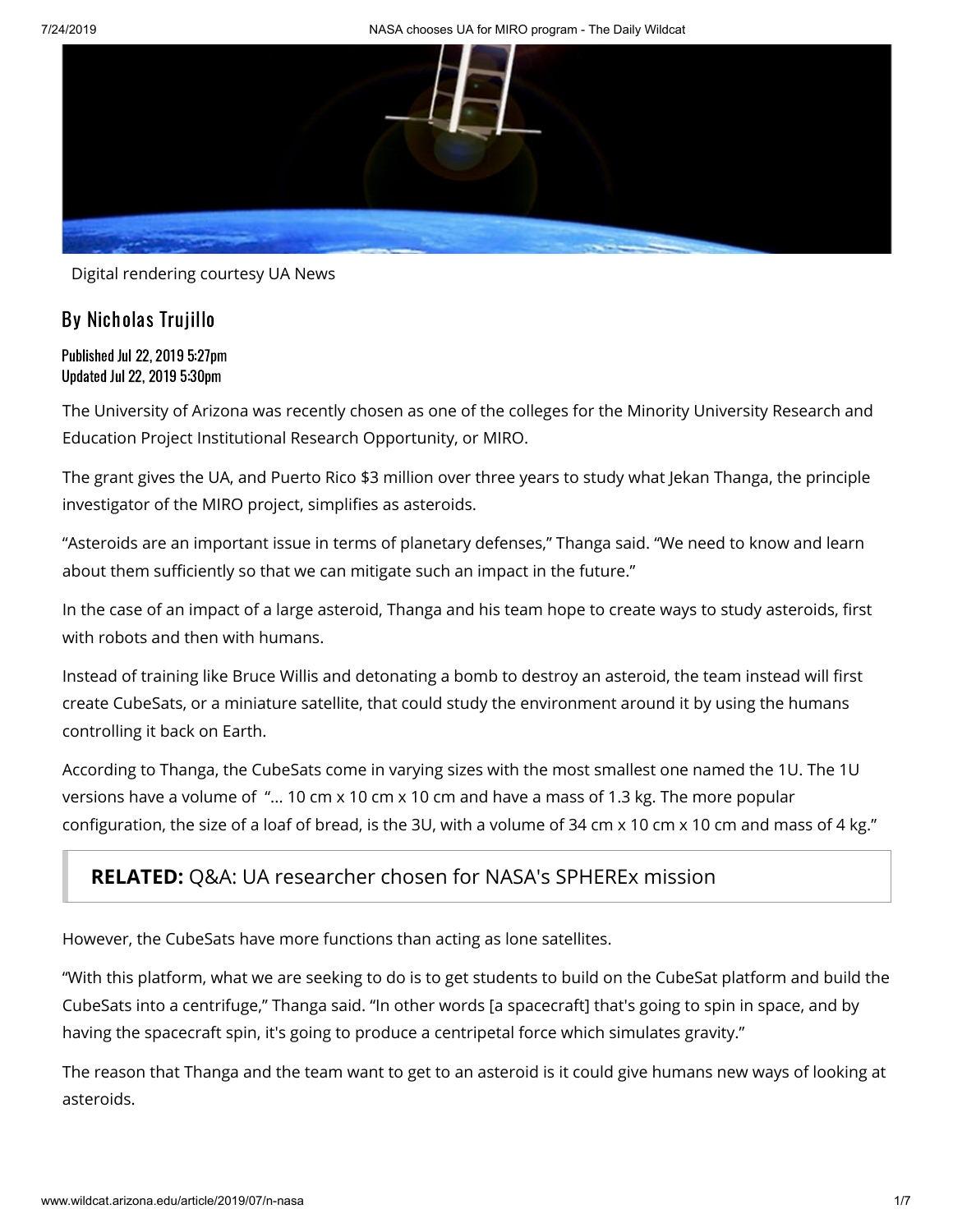The asteroids could hold the reason why it affects people in certain ways when they pass overhead and could also reveal new fuel or access to more of the same fuel we use on Earth. According to Thanga, it could also tell us where humans came from.

"Just being able to monitor and figure out what the composition of asteroids are, what material they are made of, would actually help us figure out our own origin, the origin of Earth and the origin of life," Thanga said.

The project will dive into studying the geophysics "in a way no one has done before," according to Erik Asphaug in a press release from UA News.

The research behind this project could also help scientists get in tune with the technology behind space travel. While humans have not been to the moon in 50 years, the technology has stayed the same since then, which contrasts the mini computers in the pockets of the world.

"If you don't continue to mingle with it, you, in a sense, forget it," Thanga said.

### **RELATED:** [Incoming UA professor to study previously unopened moon samples](http://www.wildcat.arizona.edu/article/2019/04/n-moon-samples)

However, the current trend seems to have been leaning back toward space travel. For 19 years, Jeff Bezos's Blue Origin aerospace company has researched ways to get back to space and even further.

The Amazon owner's company does get about \$1 billion in revenue each year, according to an article by IEEE Spectrum. Blue Origins, according to the same article and another from Blue Origins, has a goal to get people to the moon by 2024.

Although the research team at the UA won't be sending people to the moon any time soon, the small steps are a part of a process that Thanga is currently spearheading with his team.

To get to the asteroid, Thanga and his team hope to have this first step of the process push them forward to the next step, which could mean training astronauts differently than before.

"We want to build a semi-permanent facility," Thanga said. "It would be spinning in space. At that rate of spin, you can simulate asteroid conditions, you could simulate the surface of the moon."

The facilities would also have the tools necessary to keep training the astronauts until they feel comfortable with going to the asteroid or moon.

Thanga hopes that the research also changes the culture of how science is currently practiced. According to Thanga, scientists don't talk to engineers, content with using the equipment provided.

"Our model is to include the science folks right from the beginning in terms of how the ship will start out," he said. "We feel that this will be more powerful."

#### Follow Nicholas on [Twitter](https://twitter.com/fantastic_nick)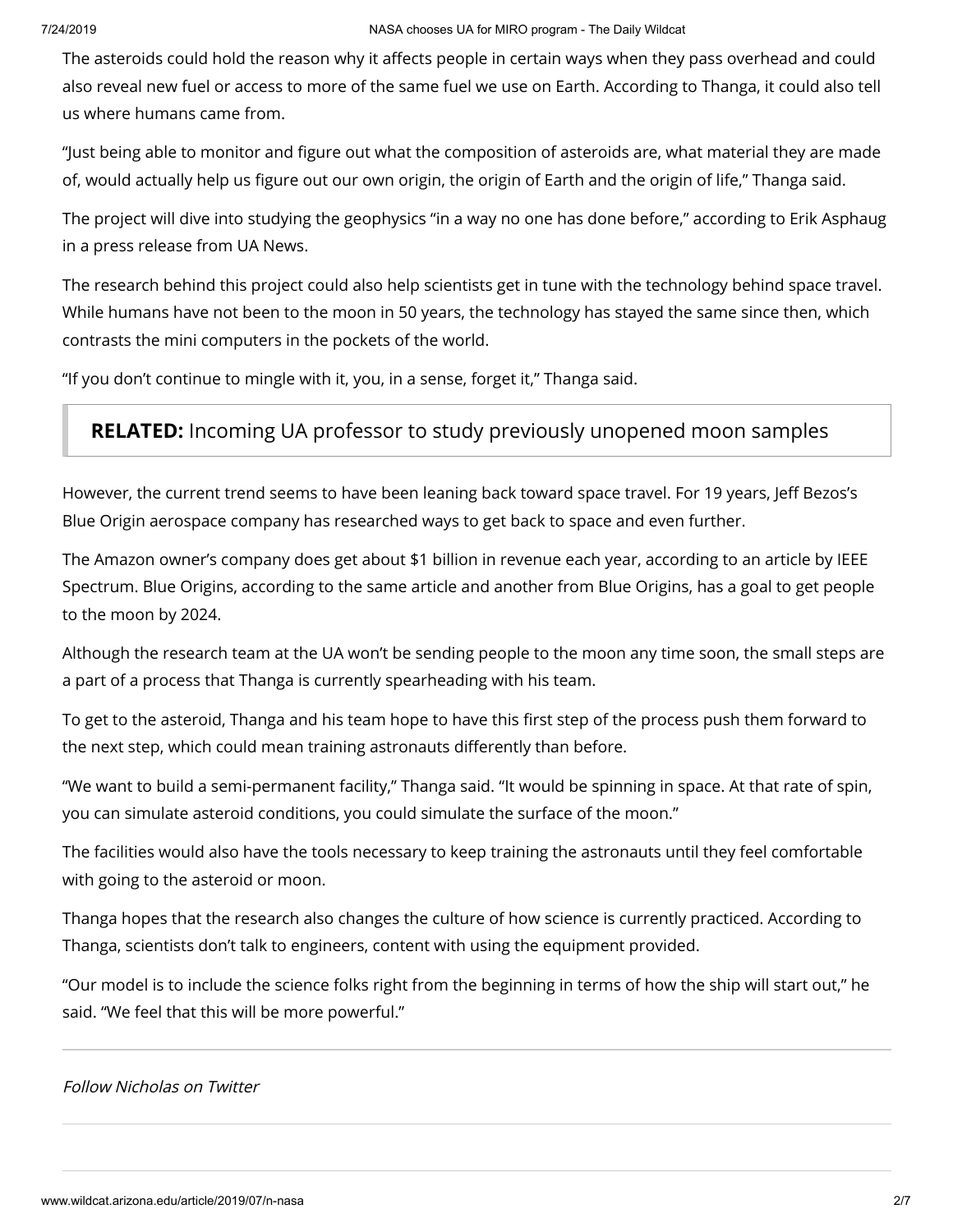7/24/2019 NASA chooses UA for MIRO program - The Daily Wildcat

# Share this article

 $\blacktriangleright$  [TWEET](http://twitter.com/intent/tweet?url=http://www.wildcat.arizona.edu/article/2019/07/n-nasa&text=NASA%20chooses%20UA%20for%20MIRO%20program)  $\blacktriangleright$  TWEET  $\blacktriangleright$   $\blacktriangleright$   $\blacktriangleright$   $\blacktriangleright$   $\blacktriangleright$   $\blacktriangleright$   $\blacktriangleright$   $\blacktriangleright$   $\blacktriangleright$   $\blacktriangleright$   $\blacktriangleright$   $\blacktriangleright$   $\blacktriangleright$   $\blacktriangleright$   $\blacktriangleright$   $\blacktriangleright$   $\blacktriangleright$   $\blacktriangleright$   $\blacktriangleright$   $\blacktriangleright$   $\blacktriangleright$   $\blacktriangleright$   $\blacktriangleright$   $\blacktriangleright$ 

#### **0 Comments**

Sort by **Oldest** 



Add a comment...

[Facebook Comments Plugin](https://developers.facebook.com/products/social-plugins/comments/?utm_campaign=social_plugins&utm_medium=offsite_pages&utm_source=comments_plugin)

## RELATED STORIES



Lion King remake surpasses [expectations;](http://www.wildcat.arizona.edu/article/2019/07/a-lionkingreview) A true summer block buster By [Desiree Guerrero](http://www.wildcat.arizona.edu/staff/desiree-guerrero) 07/23/19 6:39pm

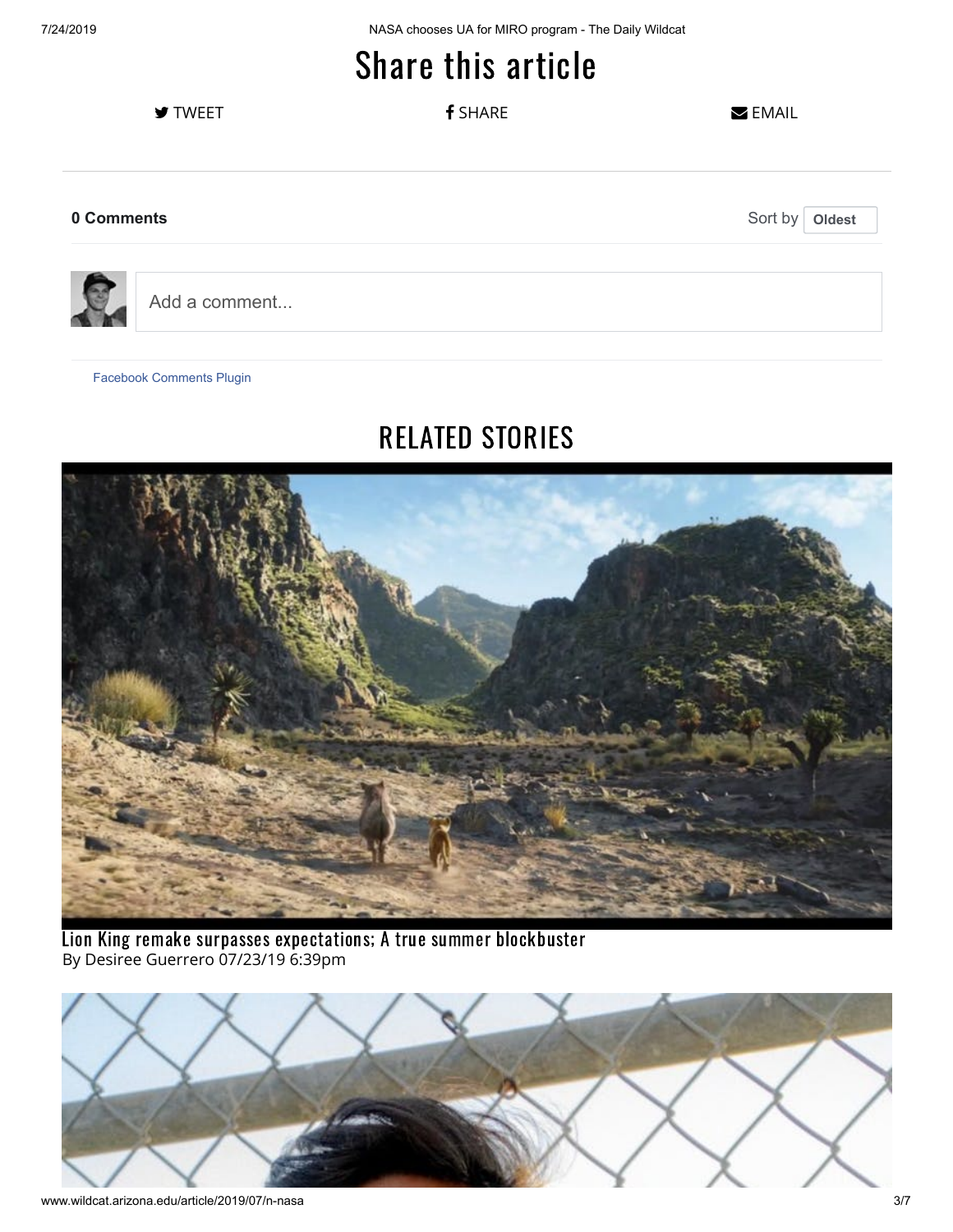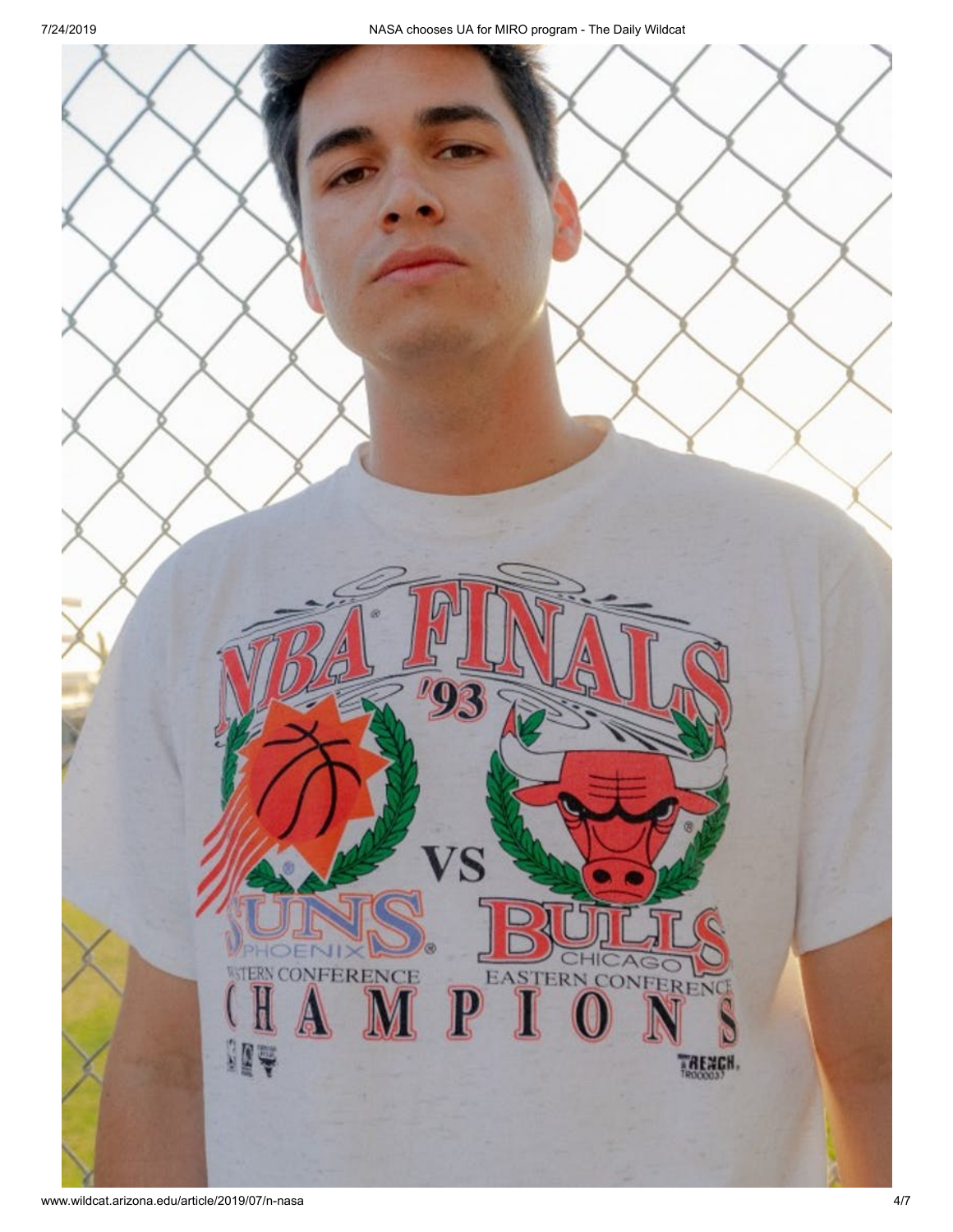

UA Alumni bring Native [American](http://www.wildcat.arizona.edu/article/2019/07/n-native-american-stories) stories to life By [Jamie Donnelly 0](http://www.wildcat.arizona.edu/staff/jamie-donnelly)7/23/19 12:27am



From pizza fanatic to [pizzeria](http://www.wildcat.arizona.edu/article/2019/07/a-atc-tinos) owner By [Sam Burdette](http://www.wildcat.arizona.edu/staff/sam_burdette) 07/23/19 12:16am

# [Newest](http://www.wildcat.arizona.edu/multimedia/video) Video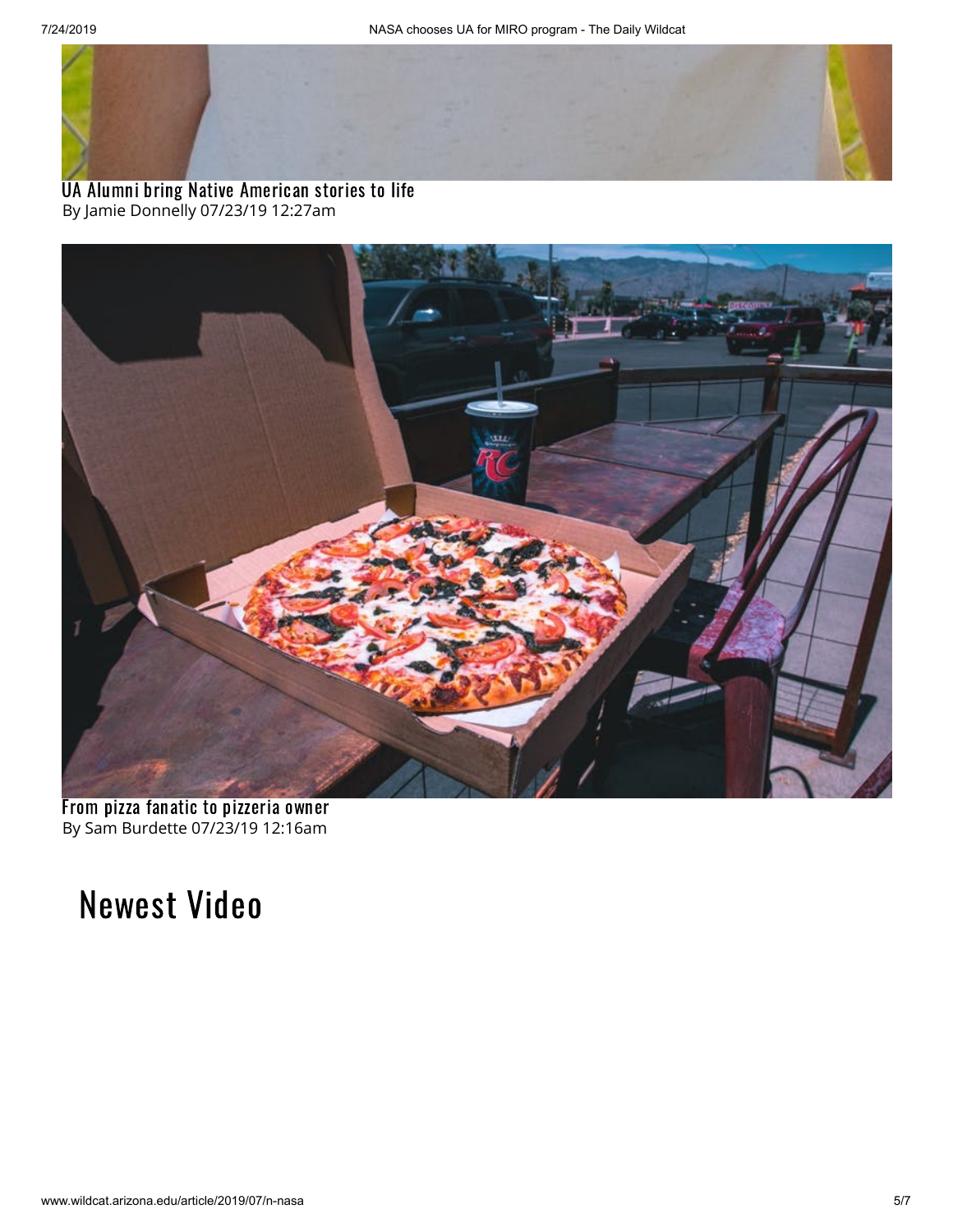

# [Tucson](http://www.wildcat.arizona.edu/multimedia/luZ80aTksbg) Street Racing



Woodhams Retirement [Celebration](http://www.wildcat.arizona.edu/multimedia/VWHpMvxvkeM) - Feb. 28 2015